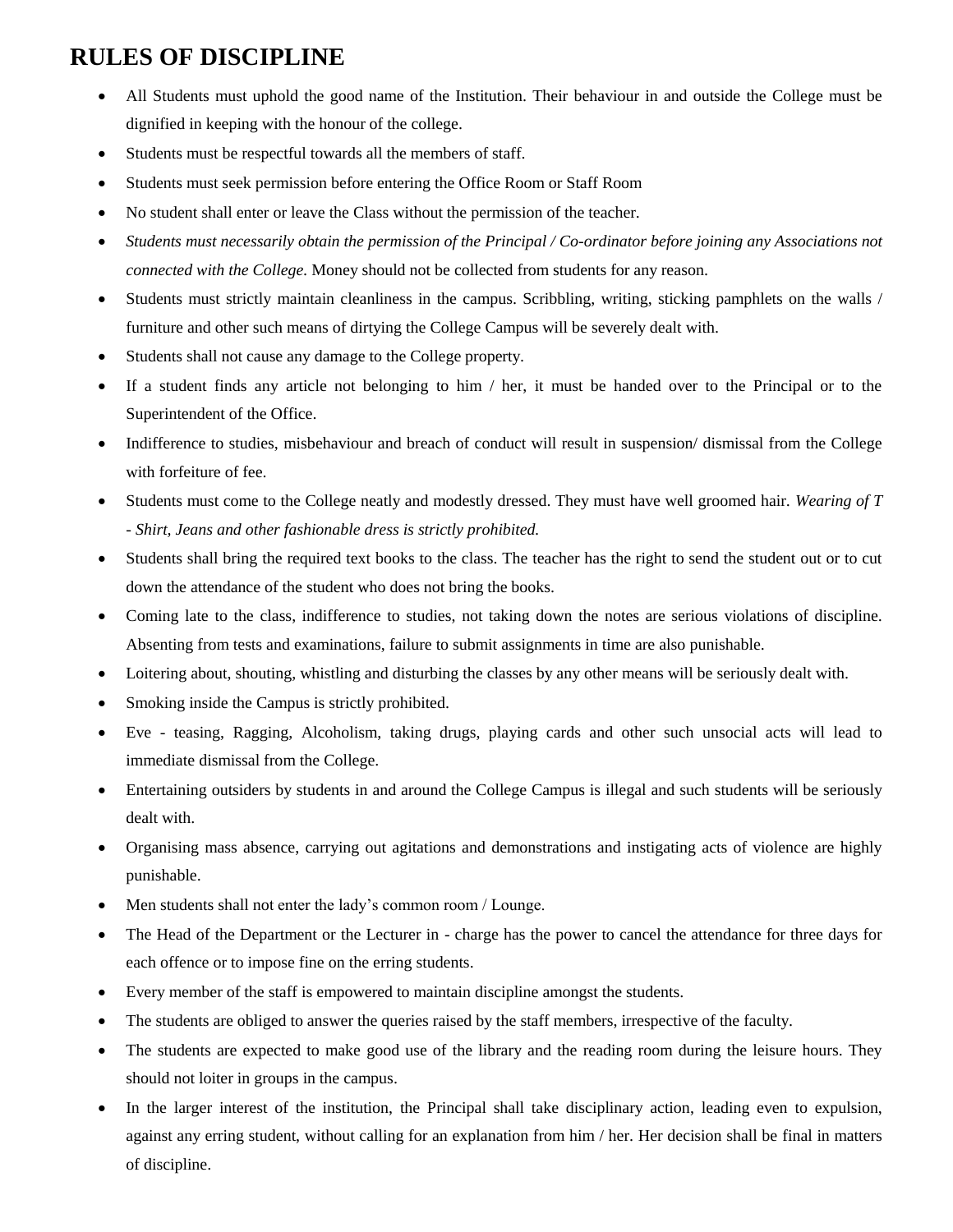• Use of Cell Phone in the College Campus is strictly prohibited. Further, the Cell Phones will be seized if the students violate this condition and it will be returned only to their parents.

## **DRESS CODE**

- Both Men and Women students are to dress modestly and have well groomed hair. They are not permitted to wear T. Shirts, Jeans etc.
- Women students are permitted to wear Chudidhars with their Duppattas pinned properly or Sarees only. Tight, transparent, provocative fittings are strictly prohibited.
- Students are advised not to wear precious and costly Jewellery. The College authorities will not hold any responsibility for the loss of any such articles.

## **RULES OF ATTENDANCE**

- Each working day has five periods and the periods are of one hour duration with a break for 30 minutes after the second period.
- Attendance will be taken during every period. If a student is absent for one or more period during the first session, he / she will lose half a day's attendance. If he / she is absent for one or more periods during the second session he / she will lose half a day's attendance.
- The students should attend all the classes. In special cases, the Principal may grant exemption from attending a class.
- They should be present in the class room well before the entry of the teacher and the commencement of prayer. Students who come late to the class can not claim attendance as a matter of right.
- No student can avail leave without the prior permission from the Principal / Head of the Department / Lecturer concerned. Under unavoidable circumstances, the leave letter should be countersigned by the parent / guardian.
- The Lecturer, who is attendance in charge of the class concerned, has the right to call the parents of those students who are irregular to the college and the class.
- The parents are expected to respond to the call properly. The students must attend the special classes and the remedial classes without fail.
- If a student goes on leave for more than three days, the parent / guardian must write an explanatory letter to the Principal, stating reasons. If leave is sought on grounds of sickness, a medical certificate from a competent authority is a must.
- The Students should attend all the classes. Even in case of minor sickness, they should get the permission of the staff member concerned in writing before leaving the College Campus.
- If a student continuously absents himself / herself for five days without prior permission his / her name will be struck off the rolls and will be readmitted only after a satisfactory explanation from him / her and the parents and on payment of the readmission fee of Rs. 100/-.